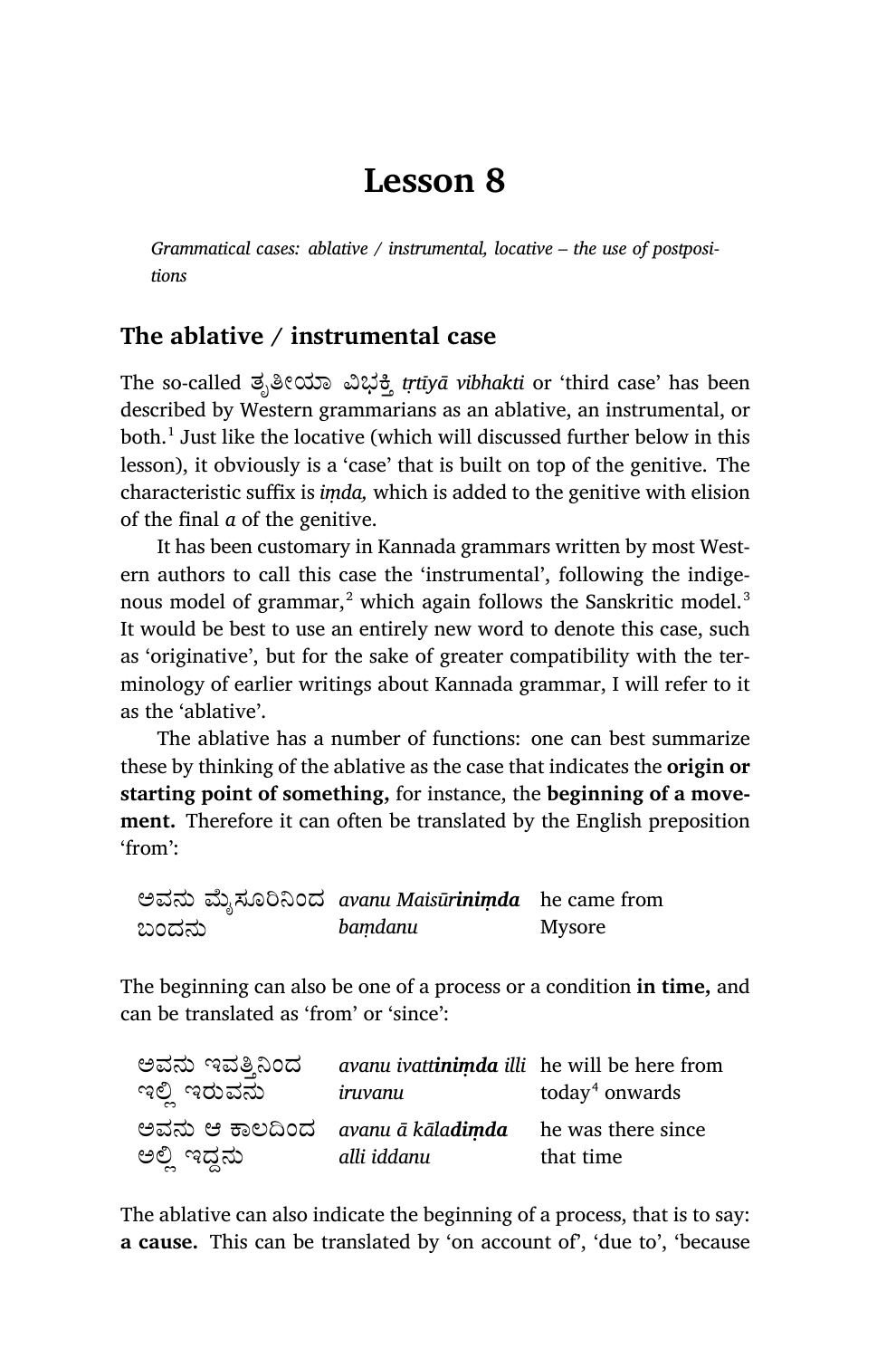of', etc. Causes and reasons are very commonly expressed by means of verbal nouns in the ablative (it will be discussed in a later lesson how  $verbal$  nouns are formed and used $5$ ). One such ablative of a verbal noun that is used so often that many speakers do not think of it as such, is the word ಆದ್ದರಿಂದ *āddariṃda* (which is a slightly contracted form of ಆದುದರಿಂದ *adudarimda* 'because of having become'), which is the common expression in modern Kannada for 'therefore'.

Finally, this case can also indicate the material starting point of some thing, namely, the **instrument** or the **material** that is used for creating something.

| ಅವರು ಇದನ್ನು          | avaru idannu         | they wrote this by    |
|----------------------|----------------------|-----------------------|
| ಕ್ಶೆಯಿಂದ ಬರೆದರು      | kaiyimda baredaru    | hand                  |
| ಅವರು ಕಿವಿಯಿಂದ        | avaru kiviyimda      | they will listen with |
| ಕೇಳುವರು              | kēluvaru             | their ear[s]          |
| ಅವರು ಇದನ್ನು          | avaru idannu         | they built this from  |
| ಕಲ್ಲಿನಿಂದ ಕಟ್ಟಿಸಿದರು | kallinimda kattidaru | stone                 |

Sometimes one has the option of using the **locative** (see the next section) for indicating an instrument: the sentence

| ಅವರು ಇದನ್ನು    | avaru idannu kaiyalli they wrote this by |      |
|----------------|------------------------------------------|------|
| ಕೈಯಲ್ಲಿ ಬರೆದರು | baredaru                                 | hand |

means exactly the same as the sentence with the ablative *kaiyiṃda.*<sup>6</sup>

It should be noted that when the inclusive suffix *ū* is added to the ablative suffix (meaning 'also from' etc.), the suffix is connected to the case ending by means of the consonant *l*: ಮೈಸೂರಿನಿಂದಲೂ *Maisūriniṃdalū* 'also from Mysore'.<sup>7</sup>

#### **The locative case**

Traditional Kannada grammars mention a locative case (ಸಪ್ತಮೀ ವಿಭಕ್ತಿ *saptamī vibhak ti*), following the Sanskrit model of grammar. In reality, however, this so-called locative (which would better be called an adessive, as in Finnish grammar) is the combination of the genitive and the word *alli* 'there'.<sup>8</sup> Therefore, the locative of  $x$  could, very literally, be thought of as meaning 'there of the *x*'.

Before *alli,* the final *-a* of the genitive is elided. A few examples of locatives: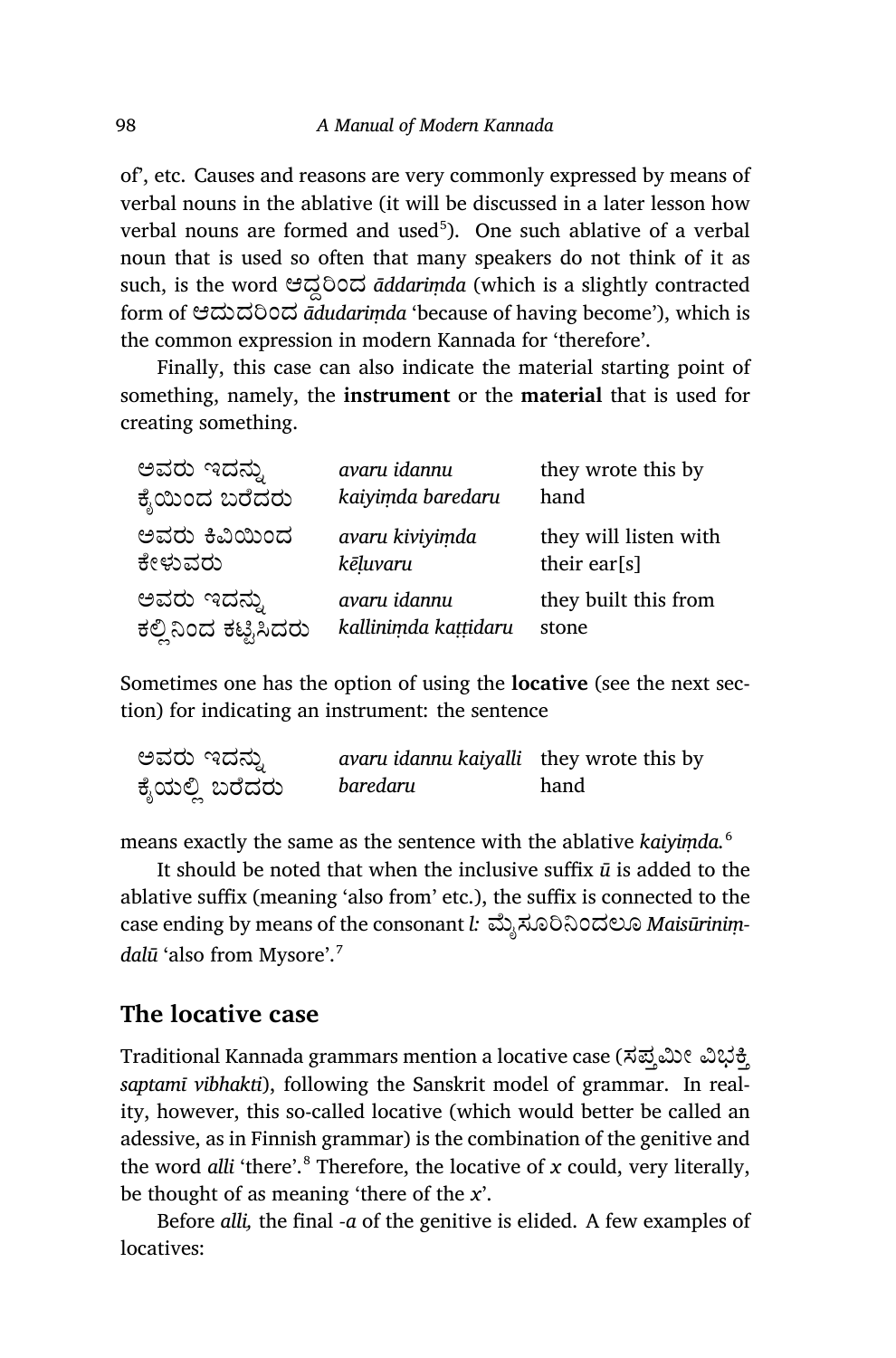| <i>mara</i> (tree)   | $mara + da$                                                       | maradalli |
|----------------------|-------------------------------------------------------------------|-----------|
|                      | $[genitive] + alli$                                               |           |
| <i>manusya</i> (man) | manusya + $na$ + alli manusyanalli                                |           |
| <i>avaru</i> (they)  | $\alpha$ <i>vara</i> [genitive] + $\alpha$ <i>varalli</i><br>alli |           |
|                      |                                                                   |           |

This combination of genitive and *alli* has a quite general meaning of location, and it can be translated by a variety of English prepositions: 'in', 'on', 'beside', 'near', 'among', etc., according to context:

| ಮರದಲ್ಲಿ ಹಕ್ಕಿ ಇದೆ               | maradalli hakki ide              | a bird is in the tree                  |
|---------------------------------|----------------------------------|----------------------------------------|
| ಅವನು ಮನೆಯಲ್ಲಿ<br>ಇದ್ದಾನೆ        | avanu maneyalli<br>iddāne        | he is at home                          |
| ಅದು ಆ ಪುಸ್ತಕಗಳಲ್ಲಿ<br>ಇದೆ       | adu ā pustakagalalli<br>ide      | it is among those<br>books             |
| ಒಬ್ಬ ವೀರ ಆ<br>ಮನುಷ್ಯರಲ್ಲಿ<br>ಇಲ | obba vīra ā<br>manusyaralli illa | there is no hero<br>among those people |
| ಅದರಲ್ಲಿ ನೀರು ಇದೆ                | ad <b>aralli</b> nīru ide        | there is water in it                   |

If one wishes to express a more precise spatial relationship, one must use the genitive together with a **postposition** (see the following section) such as *mēle* 'on top of', *keḷage* 'under, below', *horage* 'outside', or *oḷage* 'within, inside':

| ಮರದ ಮೇಲೆ ಹಕ್ಕಿ         | marada mēle hakki                              | a bird is on top of |
|------------------------|------------------------------------------------|---------------------|
| ಇದೆ                    | ide                                            | the tree            |
| ಮರದ ಕೆಳಗೆ ಹಕ್ಕಿ<br>ಇದೆ | marada kelage hakki a bird is under the<br>ide | tree                |
| ಅವನು ಮನೆಯೊಳಗೆ          | avanu mane <b>yolage</b> <sup>9</sup>          | he is inside the    |
| ಇದ್ದಾನೆ                | iddāne                                         | house               |
| ಅವನು ಮನೆಯ              | avanu maneya                                   | he is outside the   |
| ಹೊರಗೆ ಇದ್ದಾನೆ          | horage iddāne                                  | house               |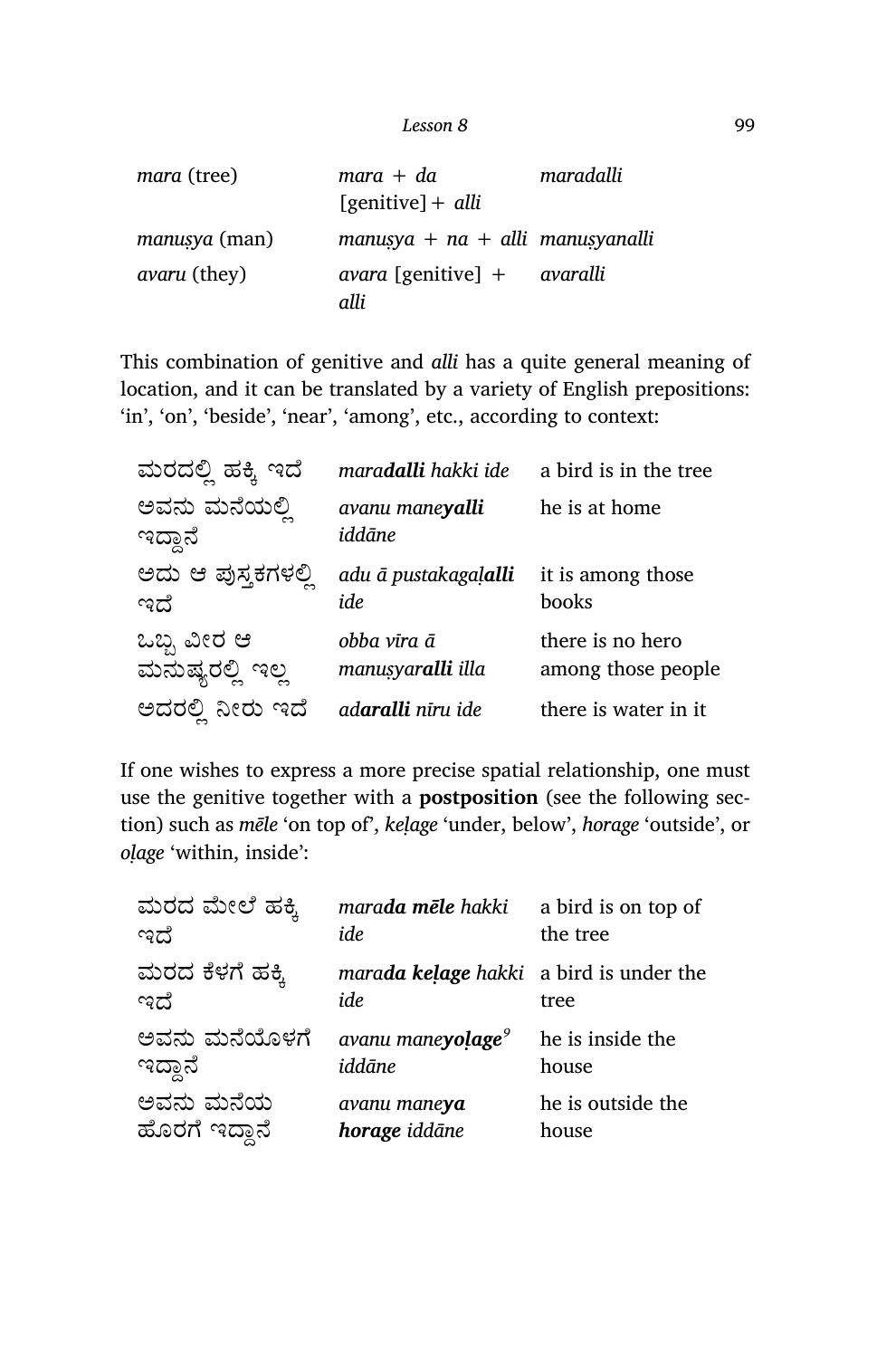| ಅದರೊಳಗೆ ನೀರು | adarolage niru ide | there is water inside |
|--------------|--------------------|-----------------------|
| ಇದೆ          |                    |                       |

## **The use of postpositions**

One peculiarity that is found in most of the modern languages of India are **postpositions.** In nearly all the modern languages of Europe, prepositions are used as a means of indicating the function of a noun or pronoun in a sentence; but because the corresponding Indian words do not precede the words to which they refer but follow them, they are not called *pre*positions, but *post*positions.<sup>10</sup>

| ಇದ್ದಾನೆ | ಅವನು ಮರದ ಕೆಳಗೆ avanu marada kelage he is under the tree<br>iddāne |       |
|---------|-------------------------------------------------------------------|-------|
| ಇದೆ     | ಪುಸ್ತಕ ಮೇಜಿನ ಮೇಲೆ pustaka mējina mēle the book is on the<br>ide   | table |

In these model sentences, the English 'under' and 'on' state something about a spatial relationship to the objects denoted by the words that follow. The cor responding Kannada words, ೆಳೆ *keḷage* and ģೕೆ *mēle,* refer to the words that precede them. Almost always, the words to which the postpositions refer are in the genitive case: this is easily understandable as soon as one realizes that postpositions are usually derived from nouns (in the above examples from 'lower side' and 'upper side'). *Mējina mēle* literally means 'at the upper side of the table'.

| postposition |                 | original basic noun <sup>11</sup> |              |         |               |
|--------------|-----------------|-----------------------------------|--------------|---------|---------------|
| ಮೇಲೆ         | mēle            | on                                | ಮೇಲು         | mēlu    | top side      |
| ಕೆಳಗೆ        | kelage          | under                             | ಕೆಳಗು        | kelagu  | lower<br>side |
| ಒಳಗೆ         | olage           | within                            | ಒಳಗು         | olagu   | inside        |
| ಪಕ್ಕ         | $pakka^{12}$    | beside                            | ಪಕ್ಕ $^{13}$ | pakka   | side          |
| ಹತ್ತಿರ       | $h$ attira $14$ | near, close<br>to                 | ಹತ್ತಿರ       | hattira | proximity     |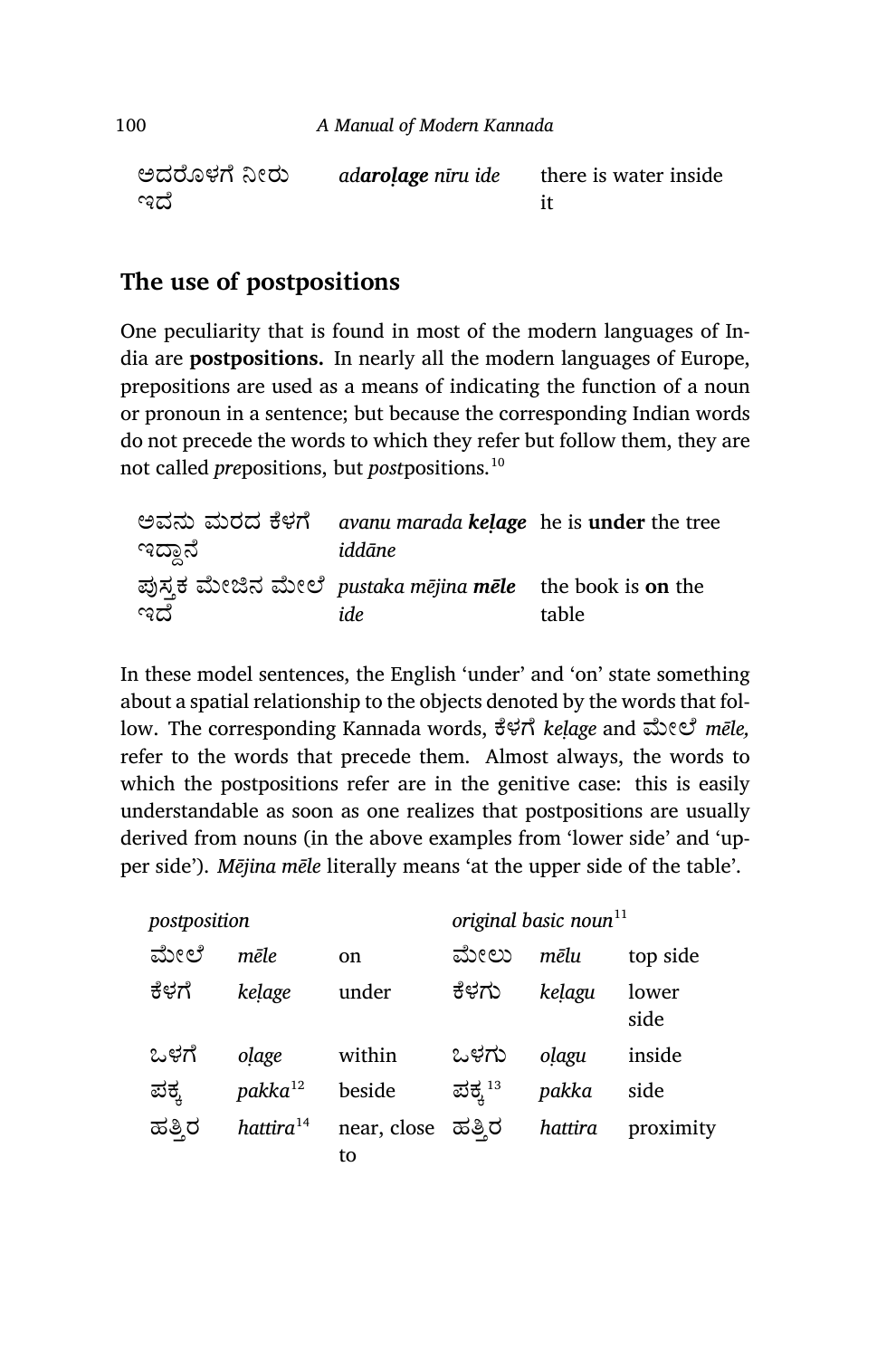#### *Lesson 8* 101

| ಬಗ್ಗೆ        | $bagge^{15}$          | about          | ಬಗೆ  | bage          | thought                 |
|--------------|-----------------------|----------------|------|---------------|-------------------------|
| ಮಧ್ಯೆ        | $madhye^{16}$ between |                | ಮಧ್ಯ | madhya middle |                         |
| ಮುಂದೆ        | mumde                 | before         |      |               | ಮುಂದು mumdu front side  |
| ಹಿಂದೆ        | himde                 | behind,<br>ago |      |               | ಹಿಂದು himdu rear side   |
| ಹೊರಗೆ horage |                       | outside        |      |               | ಹೊರಗು horagu outer side |

Most grammarians explain the short *e* at the end of most of these postpositions as a locative marker. Thus the phrase ಮೆಜಿನ ಮೇಲೆ *mējina mēle* can be thought of as meaning 'at the top side of the table', ಮರದ ೆಳೆ *marada keḷage* is 'at the lower end of the tree', etc.

What may surprise the learner is that these postpositions, unlike European prepositions, can be inflected by having case endings added to them. This is, again, because most postpositions are basically nouns:

| ಅವನು         | avanu           | he comes from    |
|--------------|-----------------|------------------|
| ಮನೆಯೊಳಗಿನಿಂದ | maneyolaginimda | within the house |
| ಬರುತ್ತಾನೆ    | baruttāne       |                  |

literally means 'he house-[of]-inside-[from] comes'. Also the dative and especially genitive forms of postpositions are used often:

| ಹೋಗುತ್ತಾನೆ                    | ಅವನು ಮನೆಯೊಳಕ್ಕೆ avanu maneyolakke) he enters the house<br>hōguttāne |                                |
|-------------------------------|---------------------------------------------------------------------|--------------------------------|
| ಮರದ ಮೇಲಿನ ಹಕ್ಕಿ marada mēlina | hakki                                                               | the bird on top of<br>the tree |
| ಮನೆಯ ಪಕ್ಕದ ಮರ maneya pakkada  | mara                                                                | the tree next to the<br>house  |
| ನನ್ನ ಬಗೆಗಿನ ಕಥೆ               | nanna bagegina $^{17}$<br>kathe                                     | a story about me               |

*Oḷakke* is the dative of *oḷa* 'inside', an older synonym of *oḷagu* that nowadays is no longer used. (Similarly *horakke* is the dative of the older word *hora* 'outside'.) However, nowadays one will often hear and read *oḷage* and *horage* in such sentences with exactly the same meaning.

The genitives of the postpositions in the last three examples in the last table may seem difficult to understand for the average speaker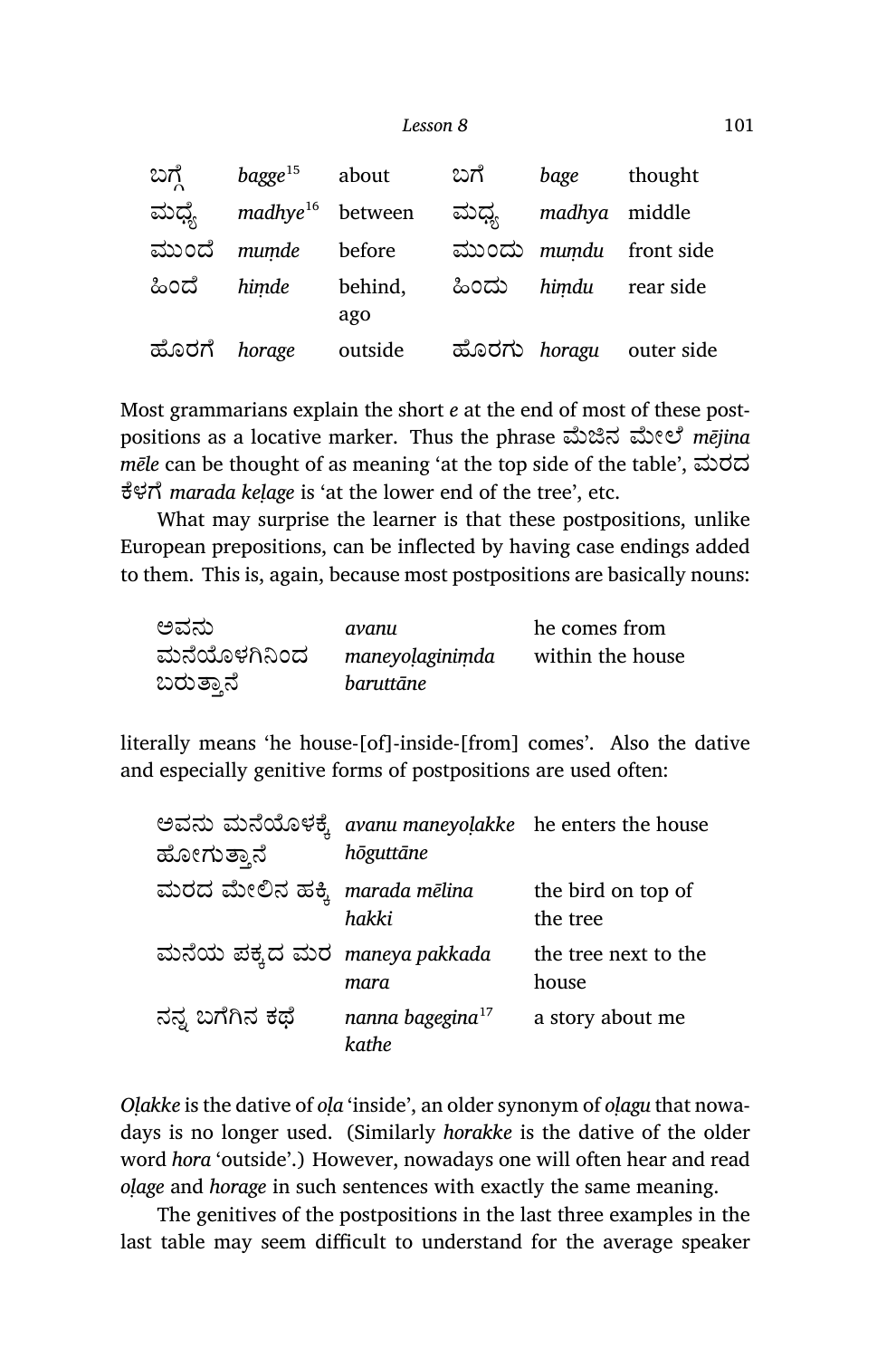of most European languages, since ಮೆಯ ಪಕ¤ ಮರ *maneya pakka mara* could also be literally translated as 'the tree next to the house'. However, for a Kannada speaker the genitive in ಮನೆಯ ಪಕ್ಕದ ಮರ *maneya pakkada mara* explicitly binds *mara* with the preceding *maneya pakka* as 'the [particular] tree [that is situated] next to the house'.

More literally, these examples can be thought to mean 'he goes to the inside of the house', 'the bird of the topside of the tree', 'the tree of [i.e., that is standing at] the side of the house', and (hardly literally translatable into English) 'a story of that which concerns me' (i.e., 'a story about me').

The one common postposition that governs not the genitive, but the dative, is ಓಸ¤ರ -*ōskara* (and its variant ಓಸುಗ -*ōsuga*), 'for [the sake of]',<sup>18</sup> before which the *e* of the dative is elided:

| ಅವನು                        | avanu ūtakkōskara he comes for the            |      |
|-----------------------------|-----------------------------------------------|------|
| ಊಟಕ್ನೋಸ್ಕರ                  | baruttāne                                     | meal |
| ಬರುತ್ತಾನೆ                   |                                               |      |
| ಪುಸ್ತಕ ನನಗೋಸ್ಕರ<br>ಇದೆ      | pustaka nanagōskara the book is for me<br>ide |      |
| ಅವನು<br>ನಿಮಗೋಸ್ತರ ಬಂದ bamda | avanu nimagōskara he came for you             |      |

*ūṭa + kke* [dative ending] *+ -ōskara > ūṭakkōskara* 'for the meal'; *nanage* [dative of *nānu*] *+ -ōskara > nanagōskara* 'for me'; *nimage* [dative of *nīvu*] *+ -ōskara > nimagōskara* 'for you'. Whenever something in print looks like one long word that ends in -*ōskara,* one can be sure that this -*ōskara* is preceded by a word in the dative case.

Alternatively, one also finds the very common combination dative + *‑āgi* with the same meaning (*ūṭakkāgi, nimagāgi,* etc.).<sup>19</sup>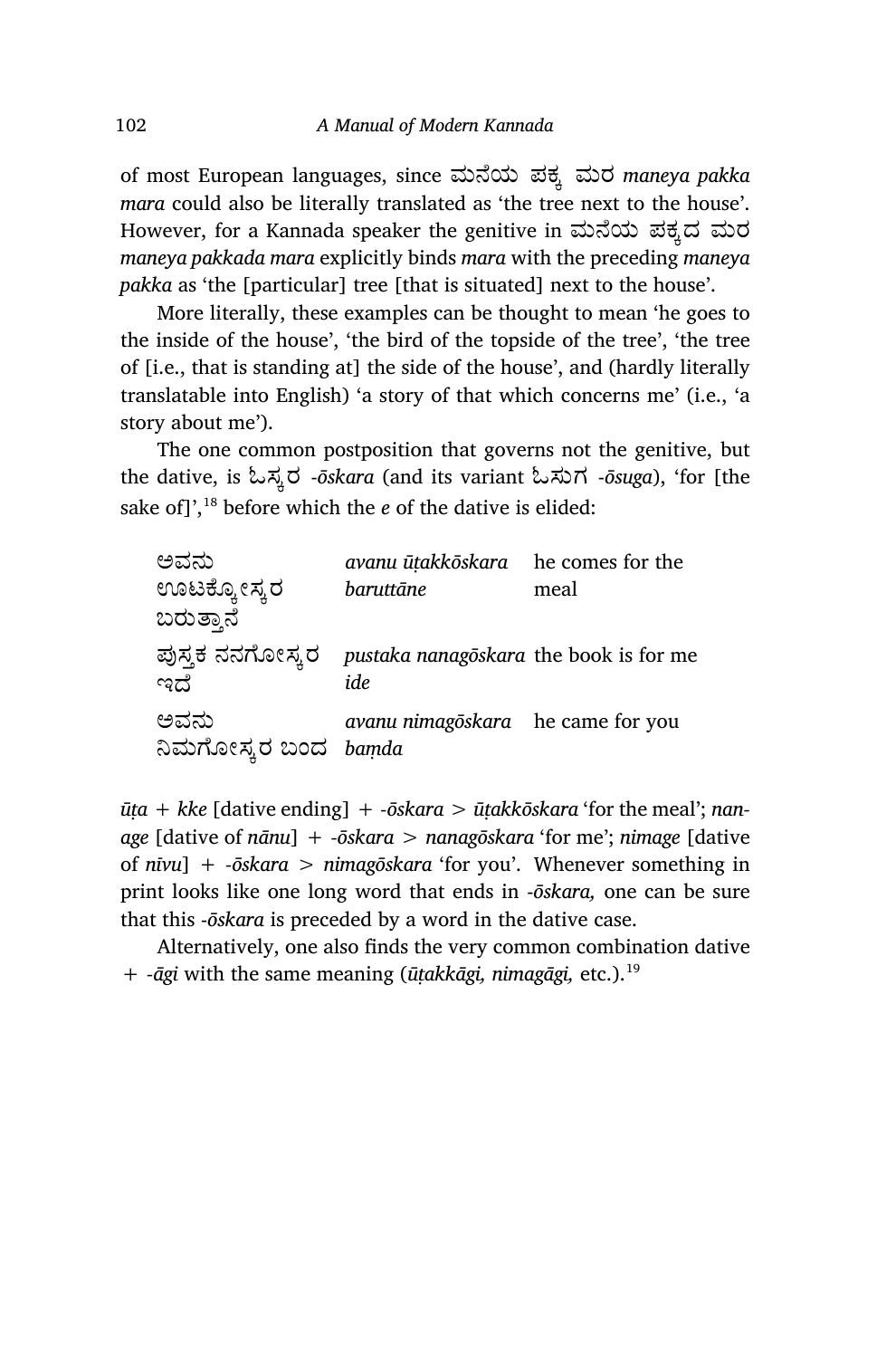#### **Conversation**

(Notes immediately follow the text.)

Rāmayya ಓ ಬನ್ನಿ, ಒಳಗೆ ಬನ್ನಿ, ಗಣೇಶರೇ. *Ō banni, oḷage banni, Gaṇēśarē.* Oh, come in, com in, Mr Ganesha. ಹೇಗಿದ್ದೀರಿ? ಏನು ಸಮಾಚಾರ? *Hēgiddīri? Ēnu samācāra?* How are you? What is new? Gaṇēśa ನಮಸ್ತಾರ, ರಾಮಯ್ಯನವರೇ. ನಾನು ಚೆನ್ನಾಗಿದ್ದೇನೆ. ತೊಂದರೆ ಇಲ. ವಿಶೇಷವಾದ ಸಮಾಚಾರವಿಲ . *Namaskāra, Rāmayyanavarē. Nānu cennāgiddēne. Toṃdare illa. Viśēṣavāda samācāravilla.* Greetings, Mr Rāmayya. I'm fine. No problems. There's no special news. ಸುಮ್ಮನೆ ಬಂದೆ. ನೀವುಗಳು ಹೇಗಿದ್ದೀರಿ ? *Nīvugaḷu<sup>a</sup> hēgiddīri? Summane baṃde.* I came just like this. How are all of you? Rāmayya ನಾವೂ ಚೆನ್ನಾಗಿದ್ದೇವೆ. ಓ ಇವಳೇ, ಸ್ತೆಲ್ಪ ಬಾ ಇಲಿ . *Nāvū cennāgiddēve. Ō* We're fine. Oh, wife, *ivaḷē,*<sup>b</sup> *svalpa bā illi.* come over here for a second. Sītamma ಒಹೋ, ನಮಸ್ತಾರ, ಗಣೇಶರೇ. ತುಂಬ ದಿವಸವಾಯಿತು. ಹೇಗಿದ್ದೀರಿ ? *Ohō, namaskāra Gaṇēśarē. Tuṃba divasavāyitu.*<sup>c</sup> *Hēgiddīri?* Oho, greetings, Mr Gaṇēśa. Many days have passed. How are you? Gaṇēśa ೆಾ·Ćೆµೕೆ, ಅಮ¼. *Cennāgiddēne, amma.* I'm fine, madam. Sītamma ನೀವು ಏನು ತಗೊಳ್ಳುತ್ತೀರಿ ?ನಾನು ಚಹಾ ಮಾಡುತ್ತೇನೆ. *Nīvu ēnu tagoḷḷuttīri? Nānu cahā māḍuttēne.* I'll make some tea.What will you have?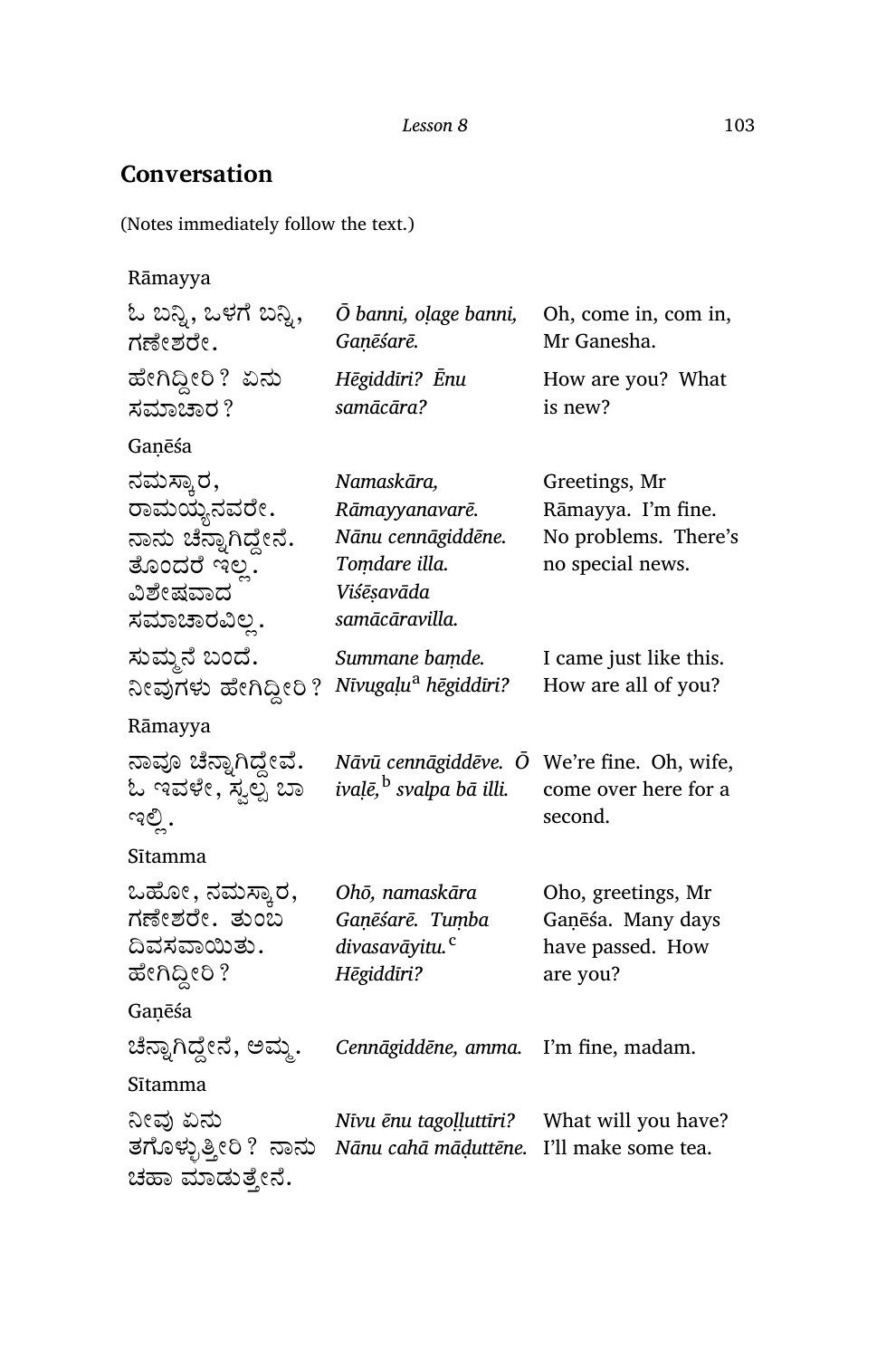Gaṇēśa

| ಚಹಾ ಬೇಡ, ಅಮ್ಮ.<br>ಈಗಲೇ ನಾನು<br>ಕುಡಿದೆನು.                                                                                          | Cahā bēda, amma.<br>Īgalē <sup>d</sup> nānu kuḍidenu. | No tea, madam. Just<br>now I drank some.                                                     |
|-----------------------------------------------------------------------------------------------------------------------------------|-------------------------------------------------------|----------------------------------------------------------------------------------------------|
| Sītamma                                                                                                                           |                                                       |                                                                                              |
| ಅಲ್ಲ, ಸ್ಯಲ್ಪ ತಗೊಳ್ಳಿ.                                                                                                             | Alla, svalpa tagoļļi.                                 | No, have a little bit.                                                                       |
| Ganēśa                                                                                                                            |                                                       |                                                                                              |
| ನಿಜವಾಗಿ ಬೇಡಮ್ಮ.                                                                                                                   | Nijavāgi bēdamma.                                     | Really, no, madam.                                                                           |
| Sītamma                                                                                                                           |                                                       |                                                                                              |
| ನಮ್ಮ ಮನೆಯಲ್ಲಿ ನಾವು Namma maneyalli<br>ಎಲ್ಲರಿಗೂ ಚಹಾ, ಕಾಪಿ nāvu ellarigūe cahā,<br>ಕೊಡುತ್ತೇವೆ. ನಿಮಗೂ kapi kodutteve.<br>ಕೊಡುತ್ತೇನೆ. | Nimagū koduttēne.                                     | We give tea (and /<br>or) coffee to everyone<br>in our house. I am<br>giving it to you also. |
| Ganēśa                                                                                                                            |                                                       |                                                                                              |
| ಆಯಿತು ಅಮ್ಮ,<br>ತಗೊಳ್ಳುತ್ತೇನೆ.                                                                                                     | Āyitu <sup>f</sup> amma,<br>tagoļļuttēne.             | All right, madam, I<br>will have some.                                                       |

#### **Grammatical and idiomatic notes to the conversation**

<sup>a</sup> Because *nīvu* can be either plural or honorific, one can use the pleonastic 'double plural' *nīvugaḷu* to make it very clear that more than one person is meant. Compare the expression *āp log* in Urdu / Hindi, or colloquial North American English 'you all', 'you guys', 'you folks'.

b *Ivaḷē* is the vocative of ಇವಳು *ivaḷu* 'she', 3rd person singular feminine, indicating closeness and intimacy.

<sup>c</sup> *Tuṃba divasavāyitu,* literally 'many day happened'. This is the standard idiom for 'a long time has passed'.

<sup>d</sup> This is how *īga* 'now' is emphasized by means of the emphatic marker *‑ē.* The original form of this word, in medieval times, was *īgaḍu / īgaḷu.* Obviously the collective memory of the speech community remembers that the word originally was different, but not exactly how.

<sup>e</sup> Although *ellarige* already means 'to everyone', one usually hears and reads *ellarigū* with the inclusive suffix *ū,* as if to emphasize the all-inclusiveness.

<sup>f</sup> *Āyitu* can have this idiomatic meaning 'okay', 'all right', 'agreed'. Please note that the primary meaning of *āyitu* is 'it became / happened'; secondarily it can mean 'it is completed / it is done'.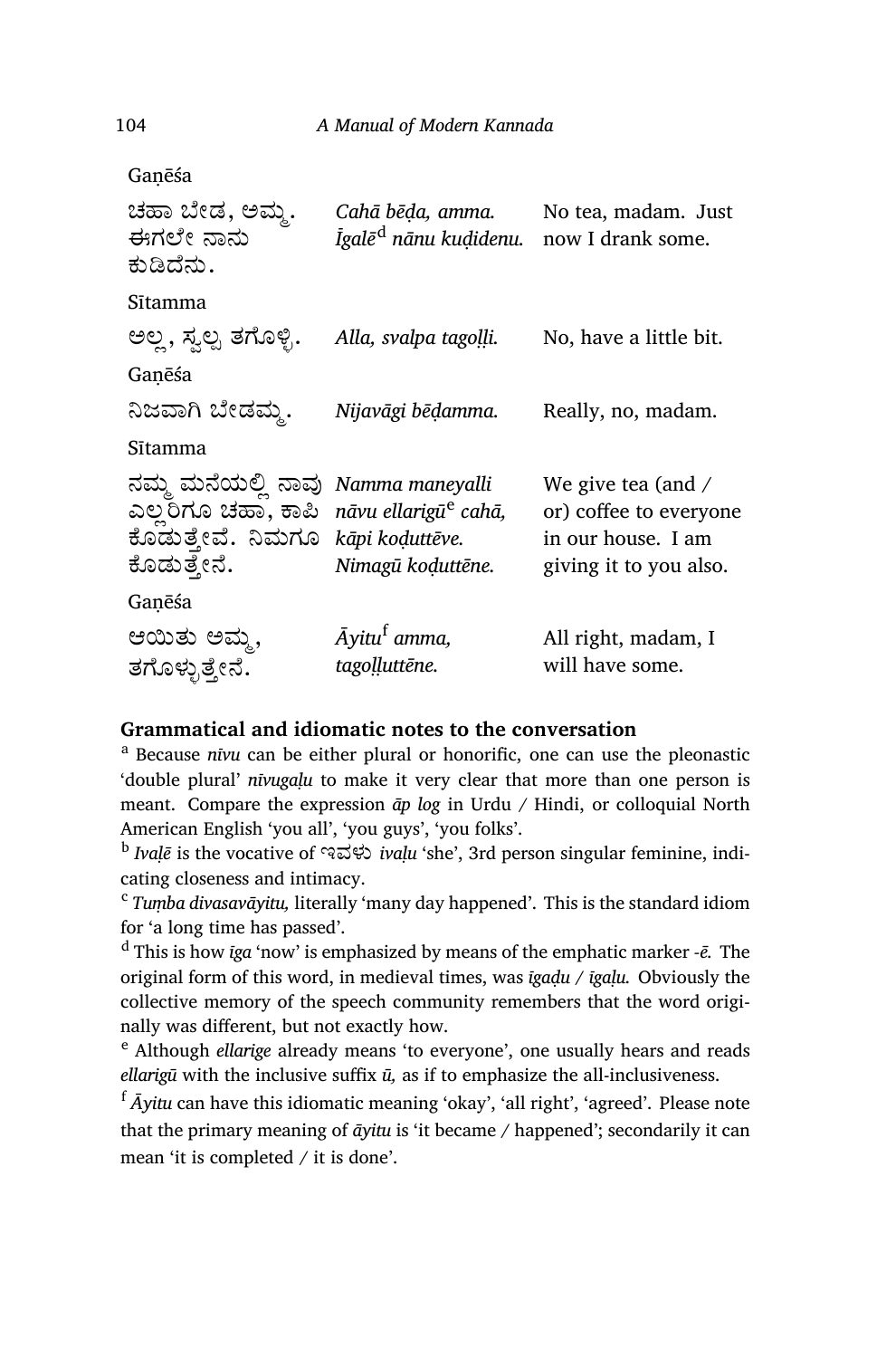#### **Exercises**

*Exercise 1*

Read and translate the following sentences:

- ೧. ಮನೆಯಿಂದ ನಾನು ಹಣ್ಣು ತರುತ್ತೇನೆ.
- ೨. ಈಗ ಇವರು ಊರಿನಿಂದ ಬಂದರು.
- ೩. ಇದನ್ನು ನಾನು ನಗರದಿಂದ ತಂದೆನು.
- ೪. ಅಂಗಡಿಯಿಂದ ತುಂಬ ಒಳೈಯ ಪದಾರ್ಥಗಳನ್ನು ತಂದರು.
- ೫. ಬೇರೆ ದೇಶದಿಂದ ನಮ್ಮ ನಗರಕ್ಕೆ ಬಂದರು.
- ೬. ಆ ಕಡೆಯಿಂದ ತುಂಬ ಜನ ಬರುತ್ತಾರೆ.
- ೭. ಅವರು ಇದನ್ನು ಪೆನ್ಸಿಲಿನಿಂದ ಬರೆದರು.
- ೮. ಅವರು ಈ ಕೆಲಸವನ್ನು ಕಷ್ಟದಿಂದ ಮಾಡಿದರು.
- ೯. ಇವರು ನಮಗೋಸ್ಕರ ಅಡಿಗೆ ಮಾಡಿದರು.
- ೧೦. ಬಾಗಿಲಿನ ಹಿಂದೆ ಕೋಣೆ ಇದೆ.
- ೧೧. ಬುಟ್ಟಿಯೊಳಗೆ ಹಣ್ಣು ಇದೆ.
- ೧೨. ಮನೆಯೊಳಗೆ ಅವರು ಇದ್ದಾರೆ.
- ೧೩. ಮೇಜಿನ ಮೇಲೆ ಹಣ್ಣಿದೆ (ಹಣ್ಣು ಇದೆ).
- ೧೪. ಮೇಜಿನ ಕೆಳಗೆ ನಾಯಿ ಇದೆ.
- ೧೫. ಮನೆಯ ಹಿಂದೆ ಮರವಿದೆ (ಮರ ಇದೆ).
- ೧೬. ಮನೆಯ ಮುಂದೆ ಮರವಿಲ್ಲ.
- ೧೭. ಮರಗಳಲ್ಲಿ ಹಕ್ಕಿಗಳು ಇವೆ.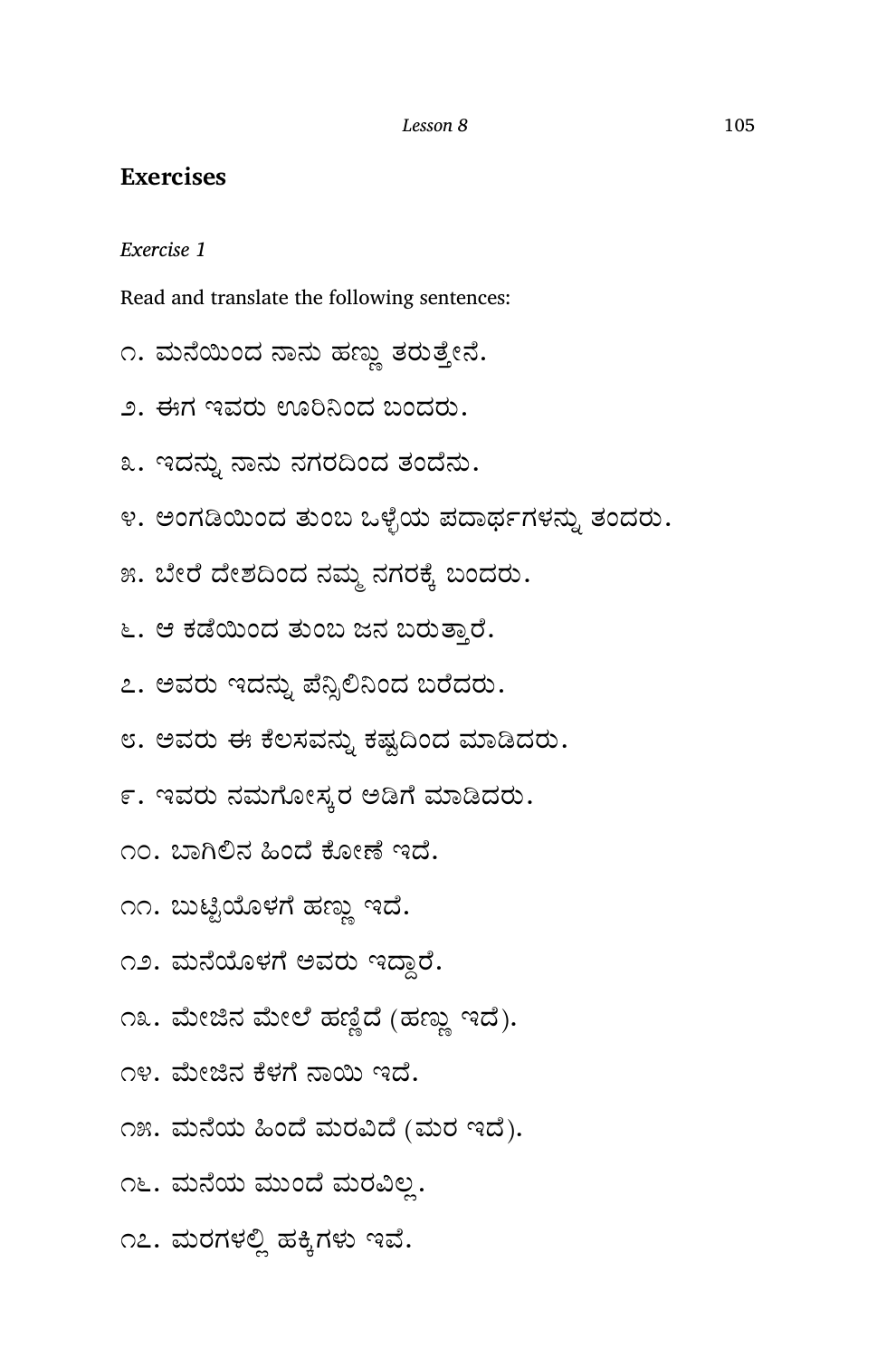106 *A Manual of Modern Kannada* ೧೮. ಮನೆಯ ಮೇಲೂ ಹಕ್ಕಿಗಳಿವೆ. ೧೯. ಮನೆಯ ಹಿಂದೆ ಹಕ್ಕಿಗಳಿಲ್ಲ. ೨೦. ಕೋಣೆಯಲ್ಲಿ ಹಕ್ಕಿಗಳನ್ನು ನೋಡುತ್ತೇನೆ. ೨೧. ಮೇಜಿನ ಮೇಲೆ ನೀರು ಇಡುತ್ತಾರೆ.

*Exercise 2*

Ask a fellow learner about the location of various objects and persons in the room, and let him answer.

# **Religions of Karnataka**

*Rāghavēṃdrasvāmi of Mantrālaya (left) and his samādhi (right)*

ಚಿತ್ರದಲ್ಲಿ ರಾಘವೇಂದ್ರಸ್ವಾಮಿ<sup>a ಇ</sup>ದ್ದಾರೆ. ಉತ್ತರ ಕರ್ನಾಟಕ ಮತ್ತು ಉತ್ತರ ಆಂಧ್ರಪ್ರದೇಶಗಳ<sup>b</sup> ಗಡಿಪ್ರದೇಶದಲ್ಲಿ ಒಂದು ಊರು ಇದೆ,

# ರಾಘವೇಂಧ್ರಸ್ವಾಮಿ

- ೨೨. ಗಣೇಶ ಎಲ್ಲಿದ್ದಾನೆ?
- ೨೩. ಅವನು ಮನೆಯೊಳಗೆ ಇದ್ದಾನೆ.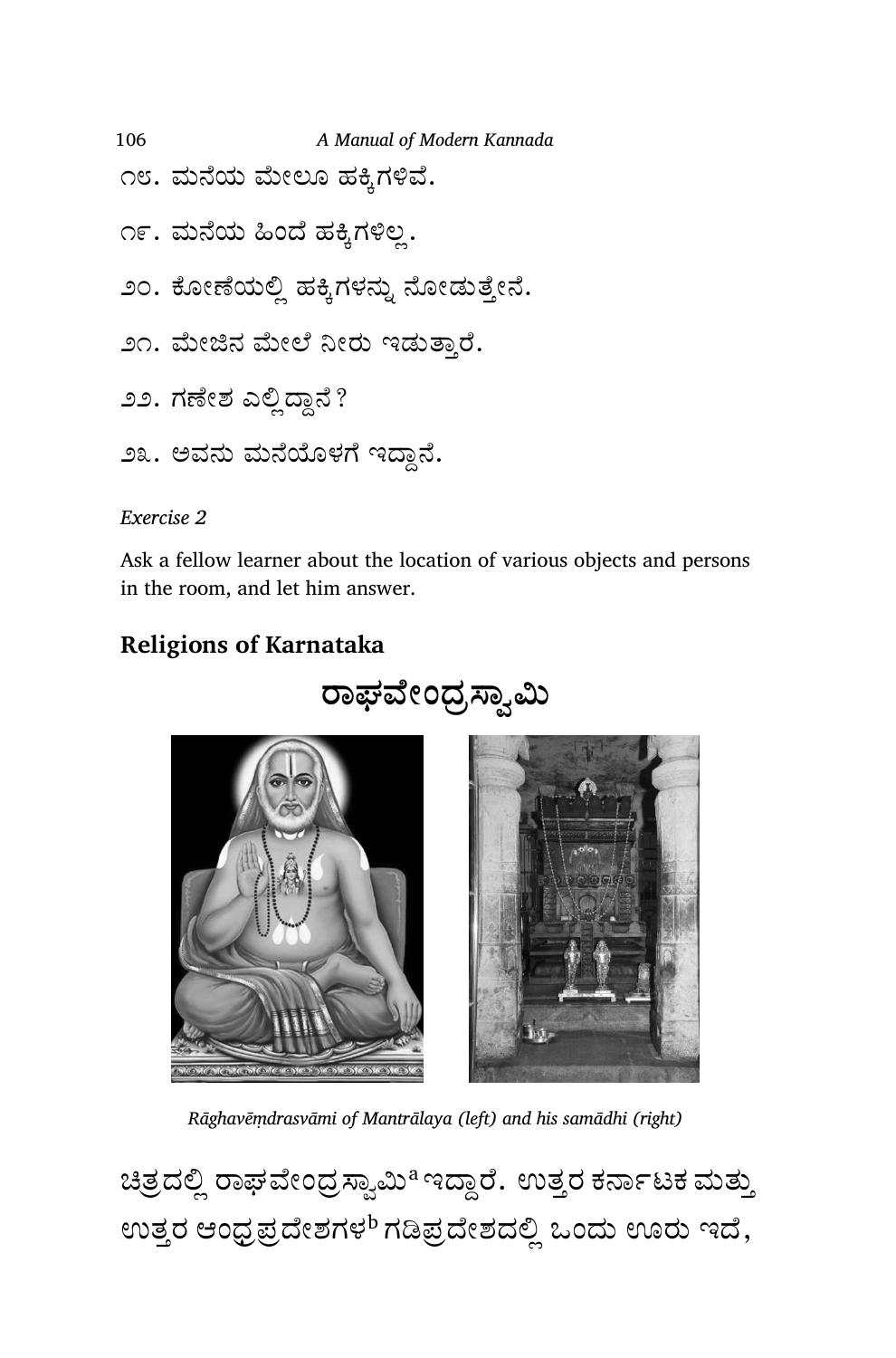ಅದರ ಹೆಸರು ಮಂತ್ರಾಲಯ. ಅಲ್ಲಿ ದೊಡ್ಡ ದೇವಸ್ಥಾನ ಇದೆ. ಅದು ವೈಷ್ಣವ ದೇವಸ್ಥಾನ. ಕೆಲವು ಶತಮಾನಗಳ ಹಿಂದೆ ಅಲ್ಲಿ ರಾಘವೇಂದ್ರಸ್ವಾಮಿ ಬಾಳಿದರು. ಈಗ ಅವರ ಸಮಾಧಿ ಅಲ್ಲಿದೆ. ತುಂಬ ಜನ ದರ್ಶನಕ್ಕೋಸ್ತರ ಮಂತ್ರಾಲಯಕ್ಕೆ ಬರುತ್ತಾರೆ. ಈಗಲೂ ರಾಘವೇಂದ್ರಸ್ವಾಮಿ ಭಕ್ತರಿಗೋಸ್ಕರ ಪವಾಡಗಳನ್ನು ಮಾಡುತಾರೆ.

#### **Notes to the article**

<sup>a</sup> Pious people will put the names of such holy persons in the plural: *Rāghavēṃdra svāmigaḷu,* although the word *svāmi* 'lord', that is added to the actual name when speaking about certain religious leaders, already is respectful.

<sup>b</sup> The one genitive ending refers to both preceding areas: Uttara Karnāṭaka and Uttara Āṃdhrapradēśa.

| ಅಂಗಡಿ     | amgaḍi      | store, shop     |
|-----------|-------------|-----------------|
| ಅಡಿಗೆ     | adige       | cooking         |
| ಆಯಿತು     | āyitu       | all right, okay |
| ಇಡು       | idu         | to place, put   |
| ಈಗ        | īga         | now             |
| ಈಗಲೂ      | īgalū       | also now        |
| ಉತ್ತರ     | uttara      | north           |
| ಕಡೆ       | kade        | side, direction |
| ಕಾಪಿ      | kāpi        | coffee          |
| ಕೋಣೆ      | kōne        | room, chamber   |
| ಗಡಿ       | gadi        | border          |
| ಗಡಿಪ್ರದೇಶ | gadipradēśa | border area     |

## **Vocabulary**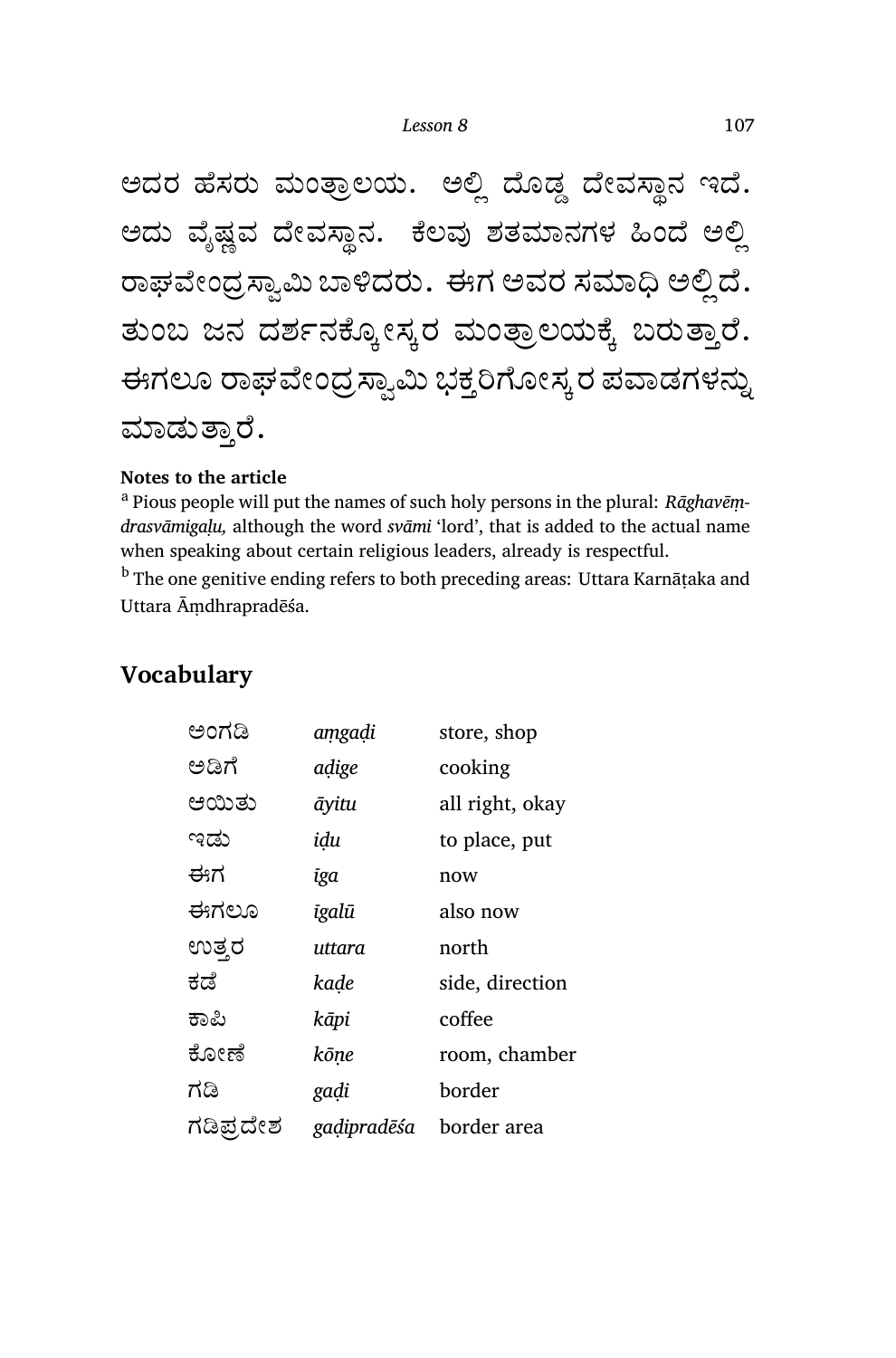#### 108 *A Manual of Modern Kannada*

| ಚಹಾ      | cahā                       | tea                     |
|----------|----------------------------|-------------------------|
| ತಗೊಳ್ಳು  | tagoḷḷu                    | to take                 |
| ತುಂಬ     | tumba                      | very, much, many        |
| ದರ್ಶನ    | darśana                    | seeing, sight           |
| ದೇವಸ್ಥಾನ | dēvasthāna                 | temple                  |
| ನಾಯಿ     | nāyi                       | dog                     |
| ನಿಜ      | nija                       | real, true              |
| ನಿಜವಾಗಿ  | nijavāgi                   | really, truly           |
| ನೀರು     | nīru                       | water                   |
| ಪದಾರ್ಥ   | padārtha                   | thing                   |
| ಪವಾಡ     | pavāḍa                     | miracle                 |
| ಪ್ರದೇಶ   | pradēśa                    | region, area            |
| ಬಾಗಿಲು   | bāgilu                     | door                    |
| ಬಾಳು     | bāļu                       | to live                 |
| ಭಕ್ತ     | bhakta                     | devotee, follower       |
| ಮೇಜು     | mēju                       | table                   |
|          | ವಿಶೇಷವಾದ <i>viśēṣavāda</i> | special                 |
| ವೈಷ್ಣವ   | vaisņava                   | Vaișņava                |
| ಶತಮಾನ    | śatamāna                   | century (100 years)     |
| ಸಮಾಧಿ    | samādhi                    | tomb                    |
| ಸುಮ್ಮನೆ  | summane                    | just like that; quietly |
| ಸ್ವಲ್ಪ   | svalpa                     | a bit, a little         |
| ಹಕ್ಕಿ    | hakki                      | bird                    |
| ಹಣ್ಣು    | haṇṇu                      | fruit                   |

#### *Notes*

 $^1\,$  Here too, it is clear that the Sanskritic model of grammar has led older grammarians to believe that also in Kannada, there should be an instrumental and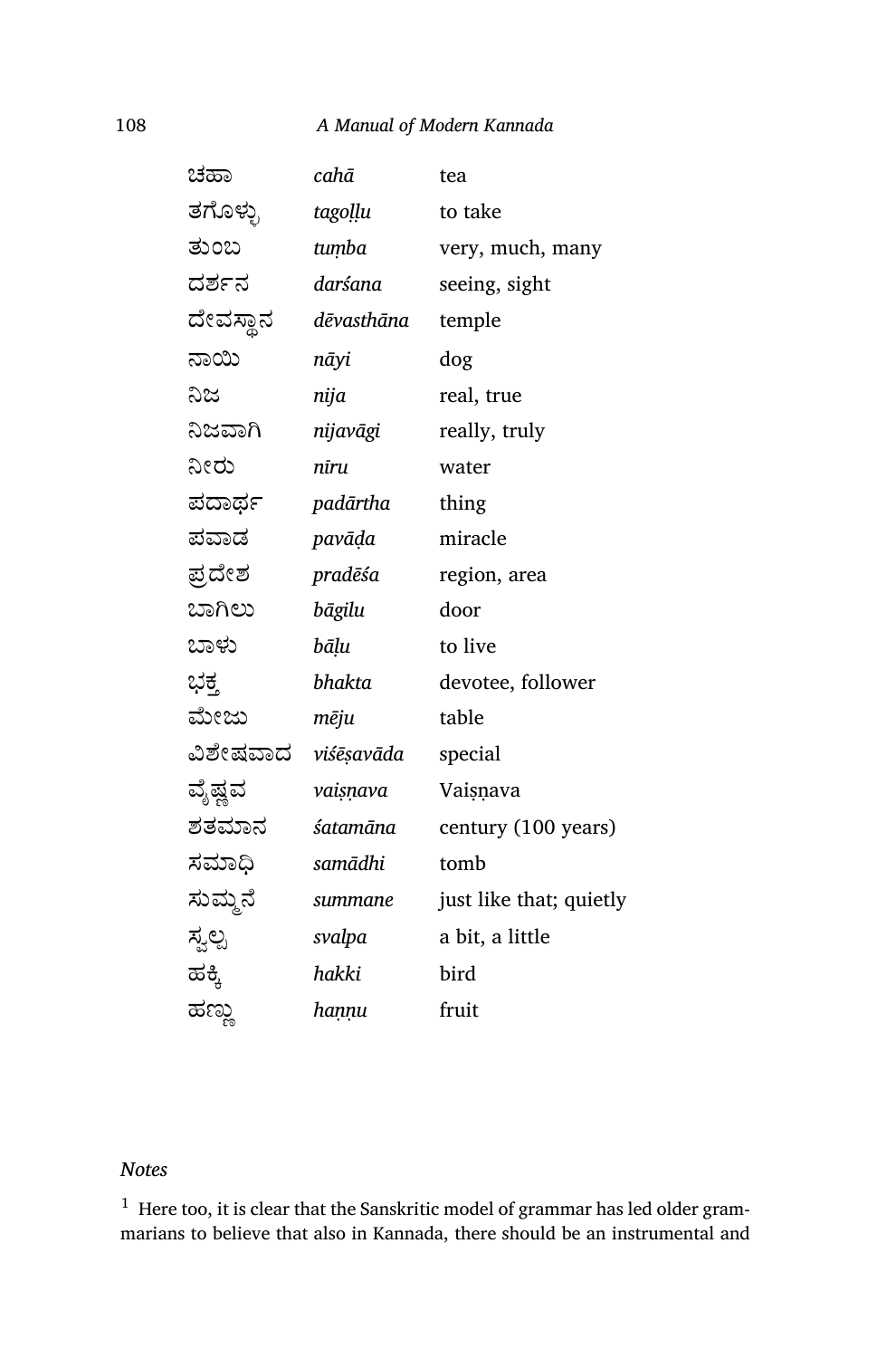an ablative, though I know of no examples of different case markers. Cf. Kittel 1903: 41-42 (§109, 5). Kushalappa Gowda 1991: 34 considers the two cases, instrumental and ablative, to be different, but with a 'homophonous' case marker.

 $2$  The *trtīyā* is seen as the case in Kannada that supposedly corresponds to the *tṛtīyā* case in Sanskrit, which is an instrumental. Sanskrit has are separate instrumental and ablative cases.

 $3$  Generations of Kannada grammarians have blindly followed the grammatical model of Sanskrit, ignoring the realities of the Kannada language which they were describing. The so-called 'fifth case' *(paṃcamī vibhakti)* is nothing but a grammatical fiction, as I have discussed in presentations for the Zentrum historische Sprachwissenschaften at the University of Munich, Nov. 24, 2017, and the 17th World Sanskrit Conference, Vancouver, July 12th, 2018. In fact, however, there are no such separate cases in Kannada, but only one, which assumes the functions of what in Sanskrit are the instrumental and the ablative. <sup>4</sup> ivattu 'today'. Etymologically this interesting word is derived from the Old Kannada *ī poltu* 'this sun' (= 'this day').

5 See lesson 15, p. 179.

<sup>6</sup> In fact, this use of the locative ಕೈಯಲ್ಲಿ *kaiyalli* for 'by the hand [of]' seems idiomatically preferred to the ablative.

 $<sup>7</sup>$  See the appendix on sandhi for further details.</sup>

<sup>8</sup> Although this is the historical origin of the case, there is some justification in calling it an independent case today. In several spoken dialects, the combination of genitive and *alli* has become unrecognizable, and speakers are not consciously aware of the origin of these forms: thus *maneyalli* 'in the house' can become spoken *manēli; kārinalli* 'in the car' *kārli,* etc. In Old Kannada, the 'suffix' for the 'locative' was actually a postposition *oḷ* (*maradoḷ* 'in the tree', etc.), which is the source of the modern postposition *oḷage* 'within'.

<sup>9</sup> The final *a* of the genitive is elided before the initial *o* of *oḷage* 'inside'.

 $10$  This characteristic of the Dravidian languages has spread throughout India, also to those languages that are nominally Indo-European. It is worth noting that the phenomenon of postpositions is not entirely unknown in European languages: cf. German *zufolge* and *zuwider* in *ihm zufolge ist es gut* or *es ist ihm zuwider,* which are structurally very similar to Kannada postpositions. Postpositions in Dutch, however, show a functional differentiation in comparison with their corresponding prepositions, cf. *ik ben in de stad* ('I am in the city', location) vs. *ik ga de stad in* ('I go into the city', movement).

 $11$  These nouns are mentioned here as a historical explanation. Most of them are no longer in active use as independent nouns.

<sup>12</sup> The locative form *pakkadalli* also occurs.

<sup>13</sup> Occasionally one also finds ಹತ್ತರ *hattara*.

<sup>14</sup> The locative form *hattiradalli* also occurs.